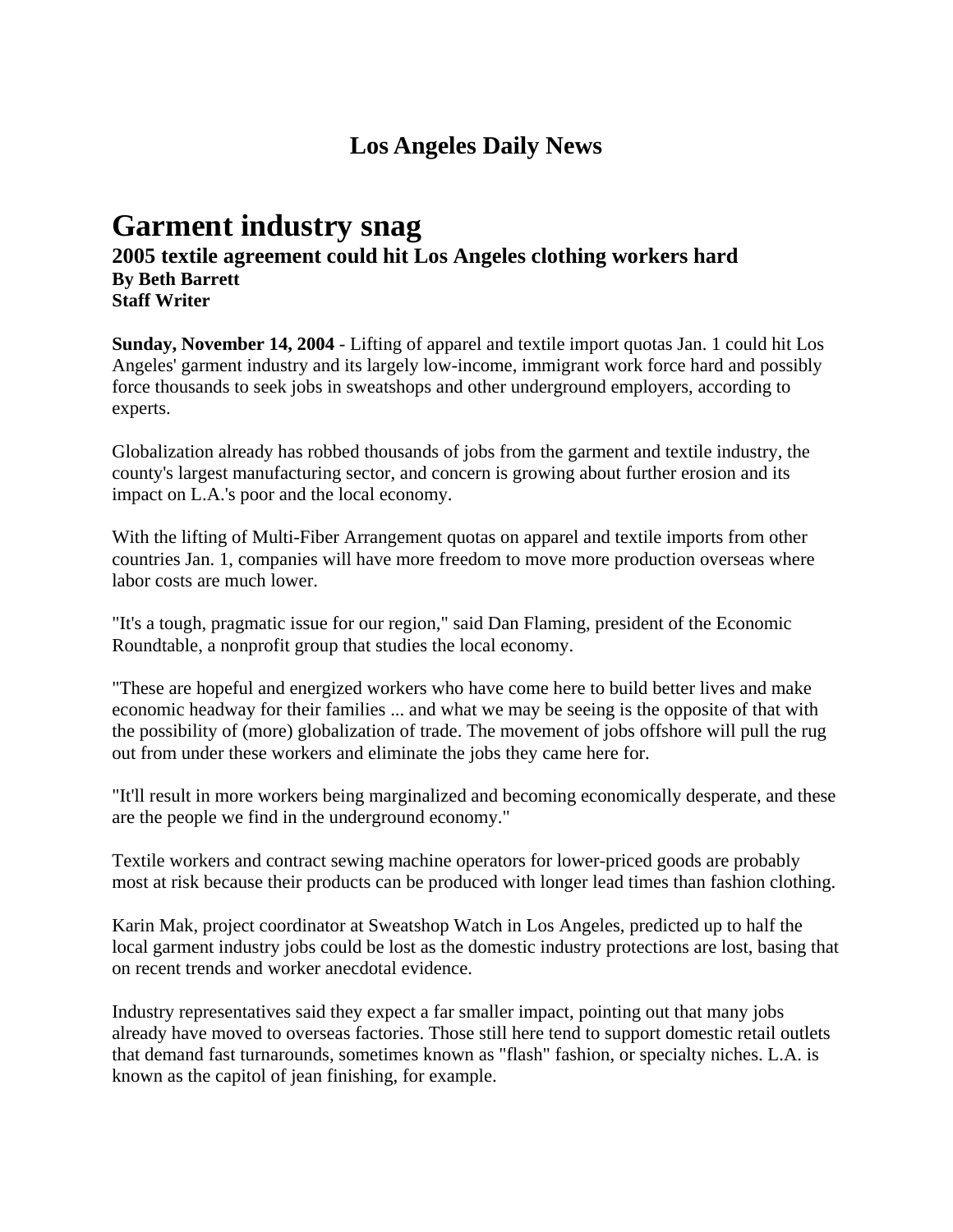L.A.'s garment industry has already suffered a dramatic plunge in jobs from a peak of 103,900 workers in 1996 to 62,700 in September.

At the same time, the "underground" economy -- estimated as large as 30,000 additional apparel workers who are paid less, and usually get no benefits -- has expanded**.**

Economists and others say there are a number of dilemmas, including tensions between efforts to pay the workers higher wages and benefits and the risk of losing the jobs altogether either to foreign countries or the underground.

Flaming said retraining and other strategies need to be adopted to help immigrants displaced from their jobs by overseas workers who are paid as little as \$3.22 per day.

"We have to figure out how to help those workers adapt," Flaming said. "It's not in our interest to have workers descend deeper into poverty. We have a shared interest in successful readjustment, even if it is relocation."

Ilse Metchek, executive director of the California Fashion Association, the nonprofit umbrella for the fashion industry, said the issues surrounding the garment industry and its workers raise public policy issues.

"On the one hand, they say workers are overworked and underpaid. On the other hand, they say, if (the) industry goes, what will I do with my workers? It's a Catch 22. It's clearly a social problem that warrants social discussion.

"If you chase these jobs out with egregious regulations, and this kind of mantra, the sweatshop capital of the world, what are they going to do?"

Jack Kyser, chief economist of the Los Angeles County Economic Development Corp., said the garment industry has never received the attention from the city it needs.

"The city doesn't know quite what to do, and the industry itself is fractured," Kyser said.

Yusef Robb, spokesman for Mayor James Hahn, said the city is encouraging the industry's shift toward production of higher-end, quality products through workforce training and business tax reform.

"The higher-end and quality pay the best ... those are the ones we want to see, not the lower ones," Robb said.

Kyser called a "no sweatshop" ordinance passed by the City Council last week largely "symbolic." The ordinance requires city vendors to sign a code of conduct that they will follow all applicable workplace laws subject to penalties up to termination of their contracts.

Councilman Eric Garcetti said the ordinance recognizes that not all manufacturers run "totally above-board operations."